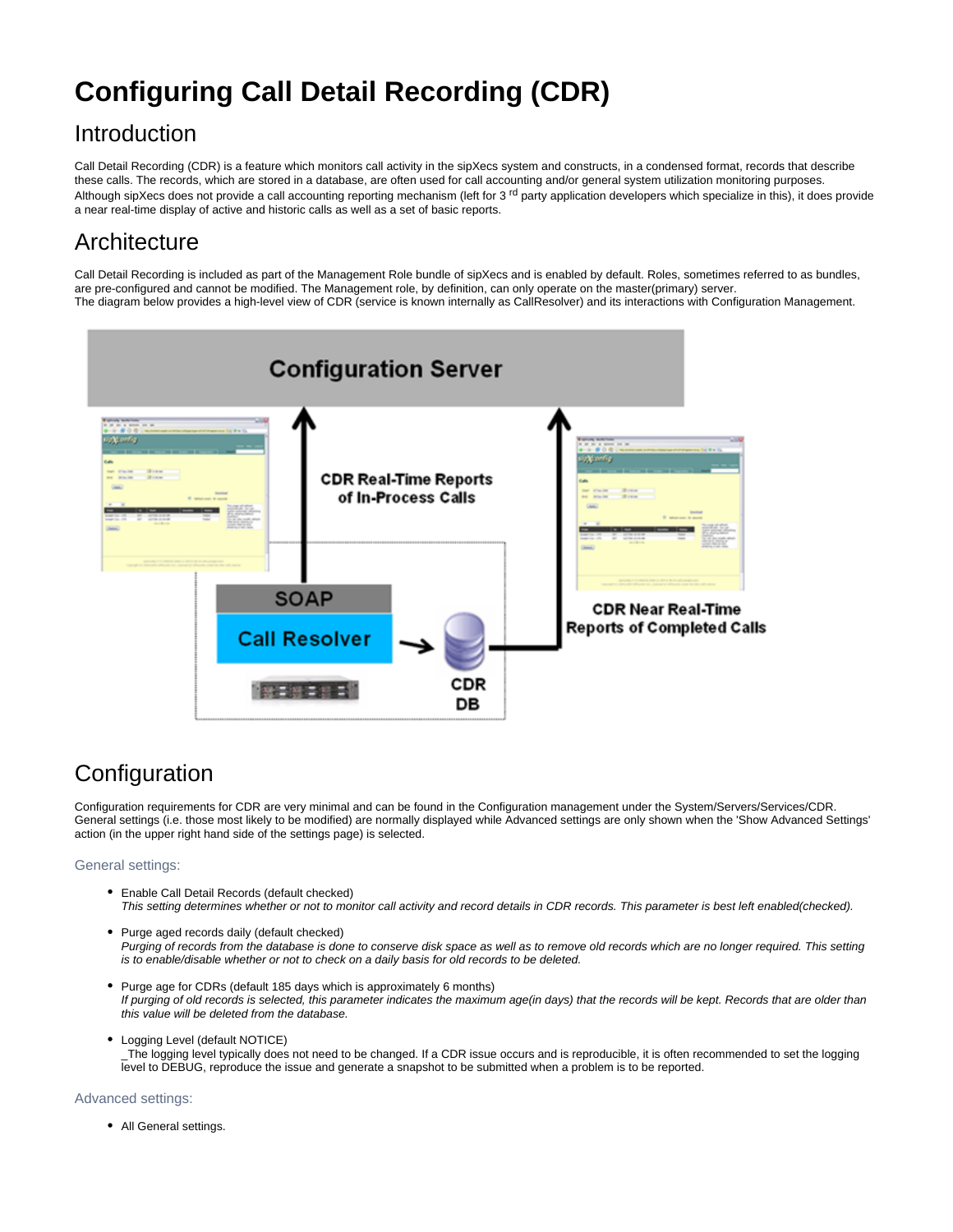• Purge age for CSEs (Call State Events)

Configuration options page is found under Calling / Configuration / Call Detail Records (CDRs). By default CSE / CDR recording is disabled. In order to enable it, check the first three checkboxes shown below. The first screenshot shows typical settings and the second screenshot adds advanced settings.

|                                                                          | Navigating to CDR Service   |                      |        |             |                                                                                                                                                                                                                          |                                 |                                                                                                             |  |
|--------------------------------------------------------------------------|-----------------------------|----------------------|--------|-------------|--------------------------------------------------------------------------------------------------------------------------------------------------------------------------------------------------------------------------|---------------------------------|-------------------------------------------------------------------------------------------------------------|--|
|                                                                          |                             |                      |        |             |                                                                                                                                                                                                                          |                                 | Mar 30, 2010 2:26 PM                                                                                        |  |
| <b>SIPXECS</b>                                                           |                             |                      |        |             |                                                                                                                                                                                                                          | O Home O Help O Logout Q Search |                                                                                                             |  |
| <b>Users</b>                                                             | <b>Devices</b>              | Features             |        |             |                                                                                                                                                                                                                          |                                 |                                                                                                             |  |
|                                                                          |                             |                      | System | Diagnostics |                                                                                                                                                                                                                          |                                 |                                                                                                             |  |
| Configure<br>Services                                                    | Servers<br>pbx.epiphan.com  |                      |        |             |                                                                                                                                                                                                                          |                                 |                                                                                                             |  |
| <b>NAT</b>                                                               |                             |                      |        |             | W.                                                                                                                                                                                                                       | Refresh every 30 seconds        |                                                                                                             |  |
| Monitor                                                                  | Name<br>□                   | <b>Status</b>        |        |             | Role                                                                                                                                                                                                                     |                                 | Warning: Restarting services<br>causes service interruption. Do it<br>only if a service requires restart or |  |
|                                                                          | □ @Park                     | <b>C</b> Running     |        |             | Primary SIP Router                                                                                                                                                                                                       |                                 | is not working property. In such<br>case you might want to take a                                           |  |
|                                                                          | □ @ Statistics              | <b>C</b> Running     |        |             | Management                                                                                                                                                                                                               |                                 | snapshot and report an issue.                                                                               |  |
|                                                                          | Configuration               | <b>C</b> Running     |        |             | Management                                                                                                                                                                                                               |                                 |                                                                                                             |  |
|                                                                          | □ @ ACD                     | <b>C</b> Running     |        |             | Call Center                                                                                                                                                                                                              |                                 | This page will refresh<br>automatically. You can switch                                                     |  |
|                                                                          | ACD Agent Status & Running  |                      |        |             | Call Center                                                                                                                                                                                                              |                                 | automatic refreshing off by<br>clearing the Refresh checkbox.                                               |  |
|                                                                          | <b>ACD</b> Statistics<br>□  | <b>C</b> Running     |        |             | Call Center                                                                                                                                                                                                              |                                 | You can also modify the refresh<br>interval by clicking on the current                                      |  |
|                                                                          | <b>El @ Media Services</b>  | <b>C</b> Running     |        |             | Conferencing, Primary SIP Router                                                                                                                                                                                         |                                 | interval and then enter a new                                                                               |  |
|                                                                          | O @ Voicemail               | <b>C</b> Running     |        |             | Voicemail                                                                                                                                                                                                                |                                 | value.                                                                                                      |  |
|                                                                          | □ @ Voicemail MW            | <b>C</b> Running     |        | h,          | Voicemail                                                                                                                                                                                                                |                                 |                                                                                                             |  |
|                                                                          | SIP Trunking                | <b>C</b> Running     |        |             | SIP Trunking                                                                                                                                                                                                             |                                 |                                                                                                             |  |
|                                                                          | □ @ Paging                  | <b>C</b> Running     |        |             | Primary SIP Router                                                                                                                                                                                                       |                                 |                                                                                                             |  |
|                                                                          | <b>So Media Relay</b><br>п. | <b>B</b> Running     |        |             | Primary SIP Router                                                                                                                                                                                                       |                                 |                                                                                                             |  |
|                                                                          | SIP Registrar<br>□          | <b>C</b> Running     |        |             | Primary SIP Router                                                                                                                                                                                                       |                                 |                                                                                                             |  |
|                                                                          | 口 游CDR                      | <b>B</b> Running     |        |             | Management                                                                                                                                                                                                               |                                 |                                                                                                             |  |
|                                                                          | □ @ SIP Praxy               | <b>&amp;</b> Running |        |             | Primary SIP Router                                                                                                                                                                                                       |                                 |                                                                                                             |  |
|                                                                          | <b>@ Presence</b><br>□      | <b>C</b> Running     |        |             | Primary SIP Router                                                                                                                                                                                                       |                                 |                                                                                                             |  |
|                                                                          | <b>Auto Attendant</b>       | <b>C</b> Running     |        |             | Primary SIP Router                                                                                                                                                                                                       |                                 |                                                                                                             |  |
|                                                                          | Stop<br>Start               | Refresh<br>Restart   |        |             |                                                                                                                                                                                                                          |                                 |                                                                                                             |  |
| sipXconfig (40.3-01.6434 sipxchange 2009-09-11T21:23:58 pbx.epiphan.com) |                             |                      |        |             |                                                                                                                                                                                                                          |                                 |                                                                                                             |  |
|                                                                          |                             |                      |        |             | Copyright (C) 2008 Pingtel Corp., certain elements licensed under a Contributor Agreement. Contributors retain copyright to elements licensed under a Contributor Agreement. Licensed to the User under the LGPL license |                                 |                                                                                                             |  |
|                                                                          |                             |                      |        |             |                                                                                                                                                                                                                          |                                 |                                                                                                             |  |
| <b>CDR Service Settings</b>                                              |                             |                      |        |             |                                                                                                                                                                                                                          |                                 |                                                                                                             |  |
| 1-1-11---                                                                |                             |                      |        |             |                                                                                                                                                                                                                          |                                 | Max 20, 2010 2:40 BM                                                                                        |  |

| <b>SIPXECS</b>                                                                                                                                                                                                                                                                                        |                                 |                                                                                           |        |                    | Mar 30, 2010 3:40 PM                                                                                                                                                                                                       |  |
|-------------------------------------------------------------------------------------------------------------------------------------------------------------------------------------------------------------------------------------------------------------------------------------------------------|---------------------------------|-------------------------------------------------------------------------------------------|--------|--------------------|----------------------------------------------------------------------------------------------------------------------------------------------------------------------------------------------------------------------------|--|
|                                                                                                                                                                                                                                                                                                       |                                 |                                                                                           |        |                    | CHome OHelp C Logout Q Search                                                                                                                                                                                              |  |
| Users.                                                                                                                                                                                                                                                                                                | <b>Devices</b>                  | <b>Features</b>                                                                           | System | <b>Diagnostics</b> |                                                                                                                                                                                                                            |  |
|                                                                                                                                                                                                                                                                                                       | Servers + ptw.epiphan.com + CDR |                                                                                           |        |                    |                                                                                                                                                                                                                            |  |
|                                                                                                                                                                                                                                                                                                       | <b>CDR</b>                      |                                                                                           |        |                    |                                                                                                                                                                                                                            |  |
|                                                                                                                                                                                                                                                                                                       |                                 |                                                                                           |        |                    | <b>Hide Advanced Settings</b>                                                                                                                                                                                              |  |
|                                                                                                                                                                                                                                                                                                       | Enable Call Detail Records      | ☞                                                                                         |        |                    | (Default checked)                                                                                                                                                                                                          |  |
|                                                                                                                                                                                                                                                                                                       |                                 |                                                                                           |        |                    | This enables Call Detail Records (CDR) collection and processing. If enabled CDRs are processed and logged to the database as well as displayed on the Call Statistics page. If unchecked no CDR data is logged.           |  |
|                                                                                                                                                                                                                                                                                                       | Purge aged records daily        | ☑                                                                                         |        |                    | (Default checked)                                                                                                                                                                                                          |  |
|                                                                                                                                                                                                                                                                                                       |                                 | Schedule a daily purge of the CDR database and delete records older than specified below. |        |                    |                                                                                                                                                                                                                            |  |
|                                                                                                                                                                                                                                                                                                       | Purge age for CDRs              | 355                                                                                       |        |                    | (Default 35)                                                                                                                                                                                                               |  |
|                                                                                                                                                                                                                                                                                                       |                                 | -------<br>if daily purging is enabled, then remove CORs older than this (in days)        |        |                    |                                                                                                                                                                                                                            |  |
|                                                                                                                                                                                                                                                                                                       | Purge age for CSEs              |                                                                                           |        | Advanced           | (Default: 7)                                                                                                                                                                                                               |  |
|                                                                                                                                                                                                                                                                                                       |                                 | enabled) after the number of days apacified here.                                         |        |                    | Corristive Events (Cock) and Chicago The District Program the system and are used to compute system wide CDMs. Once the CDMs are created, CSEs are no longer needed. They are deleted from the database (if CDM purging is |  |
|                                                                                                                                                                                                                                                                                                       | Logging Level                   | DEBUG<br>$\vee$                                                                           |        |                    | (Default: NOTICE)                                                                                                                                                                                                          |  |
|                                                                                                                                                                                                                                                                                                       |                                 | creating call betail weards (cows) and monitoring active talls.                           |        |                    |                                                                                                                                                                                                                            |  |
|                                                                                                                                                                                                                                                                                                       | OK<br>Apply<br>Cancel           |                                                                                           |        |                    |                                                                                                                                                                                                                            |  |
| sipXconfig [4.0.3-016434.sipxchange 2009-09-11T21:23:58 pbx.epiphan.com)<br>Copyright (C) 2008 Pingtel Corp., certain elements licensed under a Contributor Agreement. Contributors retain copyright to elements licensed under a Contributor Agreement. Licensed to the User under the LGPL license. |                                 |                                                                                           |        |                    |                                                                                                                                                                                                                            |  |

**Note:** Modifications to these parameters will require a restart of CDR and the Proxy Service. Service interruption is typically between 5 and 10 seconds and no in-process calls are affected.

## Reporting

sipXecs Configuration Management provides the ability to examine information on CDR records in 3 ways:

- Near real-time reporting of currently active answered calls (via a CDR supplied SOAP interface)
- Viewing of historical calls based on a date range.
- Report generation

All 3 reporting mechanisms are found in the Configuration Management under Diagnostics/Call Detail Records.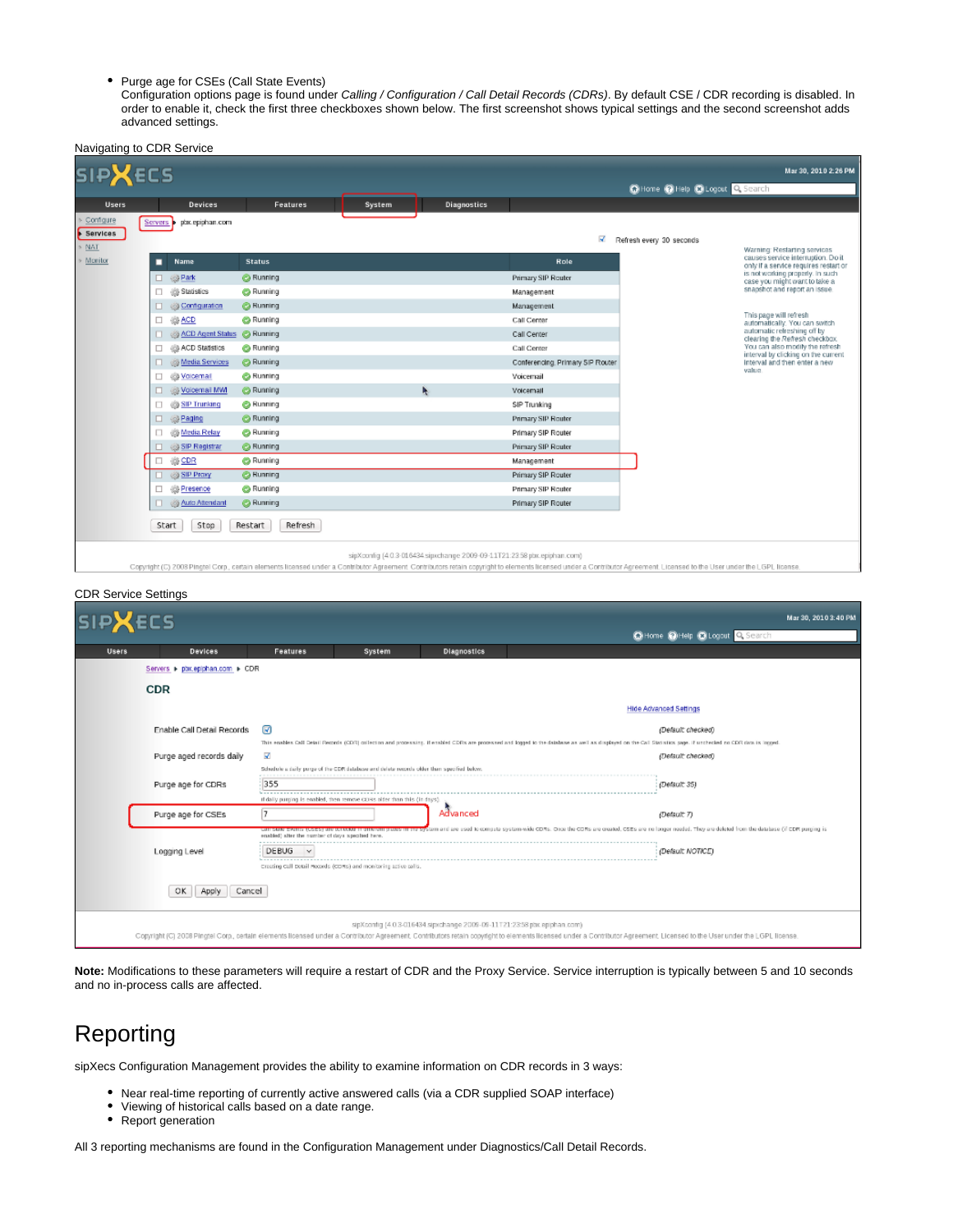## **Real-Time Active Calls**

Real-time active calls is a display of all currently active answered calls in the system. Details of the call indicate the Originator and Destination of the call as well as the start time and duration of the call from the time it was answered. The information displayed for the calls is automatically refreshed every 30 seconds. The rate of the refresh can be changed by selecting the current value and then editing it with a new value.

| <b>SIPXECS</b>                |                |                 |        | Mar 30, 2010 4:34 PM<br>OHome OHelp OLogout Q Search                     |                                                                                                                                                                                                                           |                                                                                                                                                                                                                                                       |  |
|-------------------------------|----------------|-----------------|--------|--------------------------------------------------------------------------|---------------------------------------------------------------------------------------------------------------------------------------------------------------------------------------------------------------------------|-------------------------------------------------------------------------------------------------------------------------------------------------------------------------------------------------------------------------------------------------------|--|
| <b>Users</b>                  | <b>Devices</b> | <b>Features</b> | System | <b>Diagnostics</b>                                                       |                                                                                                                                                                                                                           |                                                                                                                                                                                                                                                       |  |
| Active<br>Historic<br>Reports | Calls          |                 |        |                                                                          |                                                                                                                                                                                                                           |                                                                                                                                                                                                                                                       |  |
|                               |                |                 |        |                                                                          | ⊠<br>Refresh every 30 seconds                                                                                                                                                                                             | Duration identifies the actual<br>connect time. The CDR database                                                                                                                                                                                      |  |
|                               | From           | To              | Start  | <b>Duration</b>                                                          | <b>Status</b>                                                                                                                                                                                                             | also includes the start time, which<br>includes the time the call was                                                                                                                                                                                 |  |
|                               | Refresh        |                 |        | << < 1 > >>                                                              |                                                                                                                                                                                                                           | ringing. It is possible that if packets<br>are lost in your network calls are<br>occasionally reported as active for<br>a long time. These calls are not<br>actually active and the display is<br>corrected after a couple of hours<br>automatically. |  |
|                               |                |                 |        | k                                                                        |                                                                                                                                                                                                                           | This page will refresh<br>automatically. You can switch<br>automatic refreshing off by clearing<br>the Refresh checkbox.<br>You can also modify the refresh<br>Interval by clicking on the current<br>interval and then enter a new<br>value.         |  |
|                               |                |                 |        | sipXconfig (4.0.3-016434.sipxchange 2009-09-11T21:23:59 pbx.epiphan.com) | Copyright (C) 2008 Pingtel Corp., certain elements licensed under a Contributor Agreement. Contributors retain copyright to elements licensed under a Contributor Agreement. Licensed to the User under the LGPL license. |                                                                                                                                                                                                                                                       |  |

## **Historical CDR Records**

The historical CDR record display shows those calls which are completed and stored in the database. A date range can be specified for display of the calls during the specified time period. Like the Real-time active calls display, the information can be refreshed automatically at a defined rate (30 seconds default).

| <b>SIPXECS</b>                           |                                                              |                                  |        |                                           |                                                                                                                                                                                                                                                                                                       | Mar 30, 2010 4:34 PM                                                                                                                                                                                                                                                                                                                                                                                |
|------------------------------------------|--------------------------------------------------------------|----------------------------------|--------|-------------------------------------------|-------------------------------------------------------------------------------------------------------------------------------------------------------------------------------------------------------------------------------------------------------------------------------------------------------|-----------------------------------------------------------------------------------------------------------------------------------------------------------------------------------------------------------------------------------------------------------------------------------------------------------------------------------------------------------------------------------------------------|
|                                          |                                                              |                                  |        |                                           | CHoma CHelp Citogout Q Search                                                                                                                                                                                                                                                                         |                                                                                                                                                                                                                                                                                                                                                                                                     |
| <b>Users</b>                             | <b>Devices</b>                                               | <b>Features</b>                  | System | <b>Diagnostics</b>                        |                                                                                                                                                                                                                                                                                                       |                                                                                                                                                                                                                                                                                                                                                                                                     |
| > Active<br><b>E</b> Historic<br>Reports | Calls<br>01 Mar 2010<br>Start<br>End<br>31 Mar 2010<br>Apply | ш<br>12:00 AM<br>$\Box$ 12:00 AM |        | Download<br>₹<br>Refresh every 30 seconds |                                                                                                                                                                                                                                                                                                       | Duration identifies the actual<br>connect time. The CDR database<br>also includes the start time, which<br>includes the time the call was<br>ringing. It is possible that if packets<br>are lost in your network calls are<br>occasionally reported as active for<br>a long time. These calls are not<br>actually active and the display is<br>corrected after a couple of hours.<br>automatically. |
|                                          | $\vee$<br>$-$ all $-$                                        |                                  |        | k.                                        |                                                                                                                                                                                                                                                                                                       | This page will refresh                                                                                                                                                                                                                                                                                                                                                                              |
|                                          | From:                                                        | To                               | Start  | <b>Duration</b>                           | <b>Status</b>                                                                                                                                                                                                                                                                                         | automatically. You can switch<br>automatic refreshing off by clearing<br>the Retresh checkbox.                                                                                                                                                                                                                                                                                                      |
|                                          | Refresh                                                      |                                  |        | $<< 1$ > >>                               |                                                                                                                                                                                                                                                                                                       | You can also modify the refresh<br>interval by clicking on the current<br>interval and then enter a new<br>value.                                                                                                                                                                                                                                                                                   |
|                                          |                                                              |                                  |        |                                           | sipXconfig (4.0.3-016434.sipxchange 2009-09-11T21:23:56 pbx.epiphan.com)<br>Copyright (C) 2009 Pingtel Corp., certain elements licensed under a Contributor Agreement. Contributors retain copyright to elements licensed under a Contributor Agreement. Licensed to the User under the LGPL license. |                                                                                                                                                                                                                                                                                                                                                                                                     |

## **Report Generation**

Although the historical record display is informative, it is difficult to get the "big" picture of the call activity in the system. sipXecs 4.0 has added a basic reporting capability along with the following reports:

- CDR table report
- List of all calls in the date range specified.
- CDR Report grouped by extension
- List of all calls in the date range specified but grouped by the call originator.
- CDR Graph 10 most active callers A bar chart depicting the 10 most active callers in the system.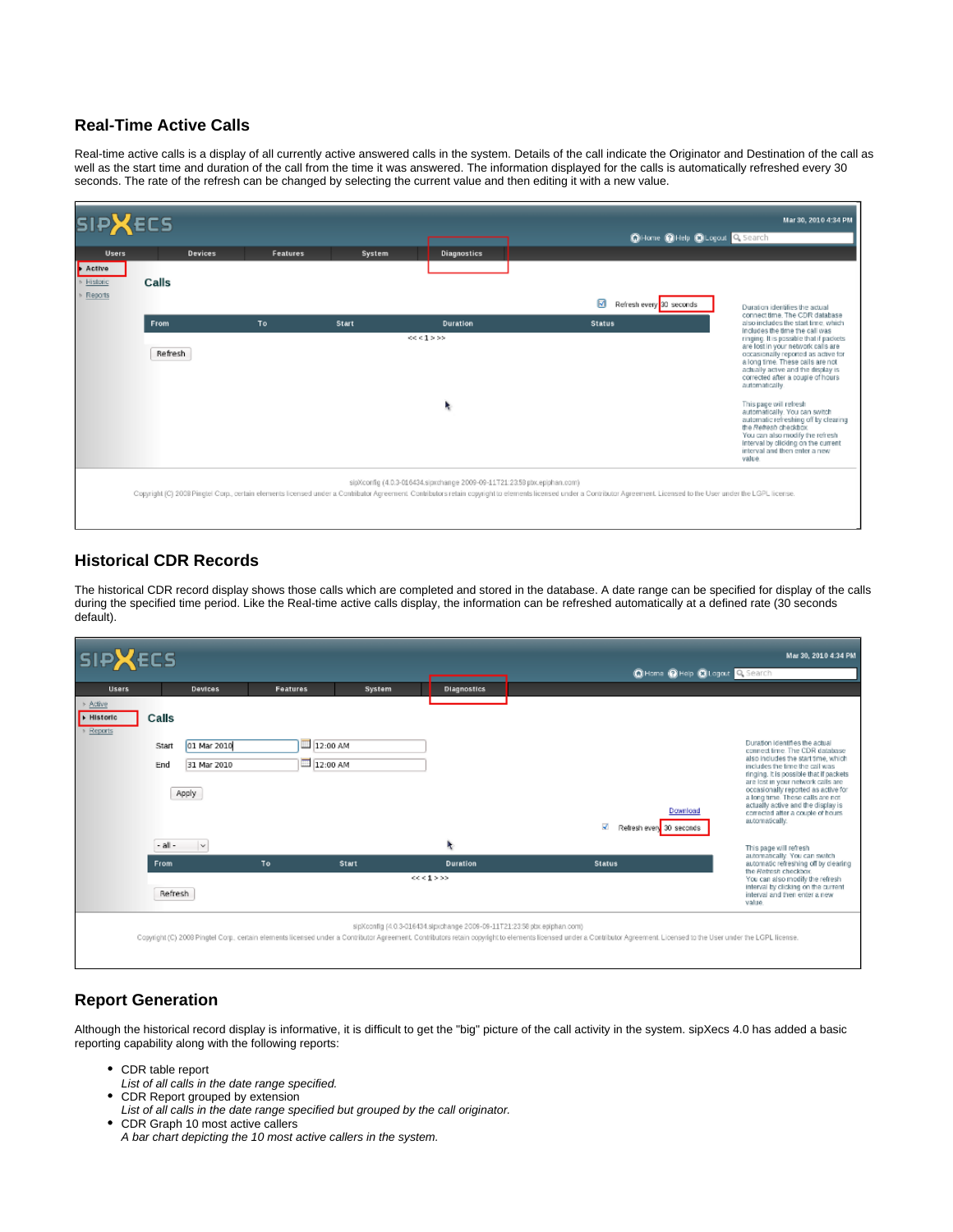- CDR Graph 10 most active receivers
- A bar chart depicting the 10 most active extension recipients in the system.
- Minutes of outgoing calls
- \_A bar chart depicting the amount of minutes used by the most active extensions. Call Status
- A pie chart showing the percentage of calls which completed in particular states (i.e. Completed, Failed, ...)

| <b>SIPXECS</b>                                                                                                                                                                                                                                                                                    |              |                            |                                        |        |                    | Mar 30, 2010 4:33 PM<br><b>QHome @Hep QLogout Q Search</b>                                                                                                                                                                 |  |  |
|---------------------------------------------------------------------------------------------------------------------------------------------------------------------------------------------------------------------------------------------------------------------------------------------------|--------------|----------------------------|----------------------------------------|--------|--------------------|----------------------------------------------------------------------------------------------------------------------------------------------------------------------------------------------------------------------------|--|--|
| <b>Users</b>                                                                                                                                                                                                                                                                                      |              | Devices                    | <b>Features</b>                        | System | <b>Diagnostics</b> |                                                                                                                                                                                                                            |  |  |
| > Active<br>$>$ Historic<br>Reports                                                                                                                                                                                                                                                               | Calls        |                            |                                        |        |                    |                                                                                                                                                                                                                            |  |  |
|                                                                                                                                                                                                                                                                                                   | Start<br>End | 30 Mar 2010<br>31 Mar 2010 | 12:00 AM<br>$\boxed{12:00 \text{ AM}}$ |        |                    | Duration identifies the actual<br>connect time. The CDR database<br>also includes the start time, which<br>includes the time the call was<br>ringing. It is possible that if packets<br>are lost in your network calls are |  |  |
|                                                                                                                                                                                                                                                                                                   | Report       | Apply<br>Please select     |                                        | l v    |                    | occasionally reported as active for<br>a long time. These calls are not<br>actually active and the display is<br>corrected after a couple of hours.<br>automatically.                                                      |  |  |
|                                                                                                                                                                                                                                                                                                   |              |                            |                                        |        | ı,                 | In order to generate reports please<br>select the report type.<br>If you change any data input<br>parameters please push the<br>'Refrash' button.                                                                          |  |  |
| sipXconflg [4.0.3-016434.sipxchange 2009-09-11T21:23:56 pbx.epiphan.com)<br>Copyright (C) 2009 Pingtel Corp., certain elements licensed under a Com/butor Agreement. Com/butors retain copyright to elements licensed under a Contributor Agreement. Licensed to the User under the LGPL license. |              |                            |                                        |        |                    |                                                                                                                                                                                                                            |  |  |

## Remote Database Access

The built-in reporting capabilities of sipXecs, although powerful, are sometimes not sufficient for a customer's needs. In order to fulfill the reporting/analysis requirements, it is often necessary to utilize a 3<sup>rd</sup> party reporting application or have the customer create one. These specialized applications must be run outside of sipXecs and as such would require remote access to the CDR database.

CDR records are stored in a Postgres database (Database SIPXCDR) on the sipXecs system. The default configuration for this database is to only allow local connections. In order to open up the ability for remote database access, two Postgres configuration files must be modified.

### **Please note that only an experienced Administrator should attempt this procedure**

### PostgreSQL pg\_hba.conf

The pg\_hba.conf configuration file is found under /var/lib/pgsql/data. The steps detailed below are an example of how to allow remote connections from IP address 192.168.5.0 .

- 1. Open up a terminal to the sipXecs system and login as root.
- 2. Change to the directory /var/lib/pgsql/data. (i.e. cd /var/lib/pgsql/data)
- 3. Edit the pg\_hba.conf file. (i.e. vi pg\_hba.conf)
- 4. Add the following line in the section commented as IPv4 remote connections.
- host all all 192.168.5.0/24 trust
- 5. Save the file change.

#### PostgreSQL postgresql.conf

The postgresql.conf configuration file is found under /var/lib/pgsql/data. The steps detailed below are an example of how to tell PostgreSQL to listen for connection requests from any address.

**NOTE:** This configuration file contains a lot of information. Caution must be taken when editing.

- 1. Open up a terminal to the sipXecs system and login as root.
- 2. Change to the directory /var/lib/pgsql/data. (i.e. cd /var/lib/pgsql/data)
- 3. Edit the postgresql.conf file. (i.e. vi postgresql.conf)
- 4. Add the following line (or uncomment it if it already exists) in the section commented as CONNECTIONS AND AUTHENTICATION.
- listen\_addresses = "\*
- 5. Save the file change.

#### PostgreSQL configuration reload

Once all the configuration changes have been made to allow remote connectivity to the database, PostgreSQL must be told to reload its configuration in order to recognize the changes. Reload the configuration can be done in two methods.

- 1. Run pg\_ctl as the user "postgres" to tell PostgreSQL to reload the configuration (i.e. >pg\_ctl reload -D /var/lib/pgsql/data) **No service disruption**
- 2. Restart the PostgreSQL service (i.e. >service postgresql restart) **Service disruption**

### Recorded call events

SIPXCDR database stores all call events occured during the process of establishing a call. Every call event is saved in the **call\_state\_events** table